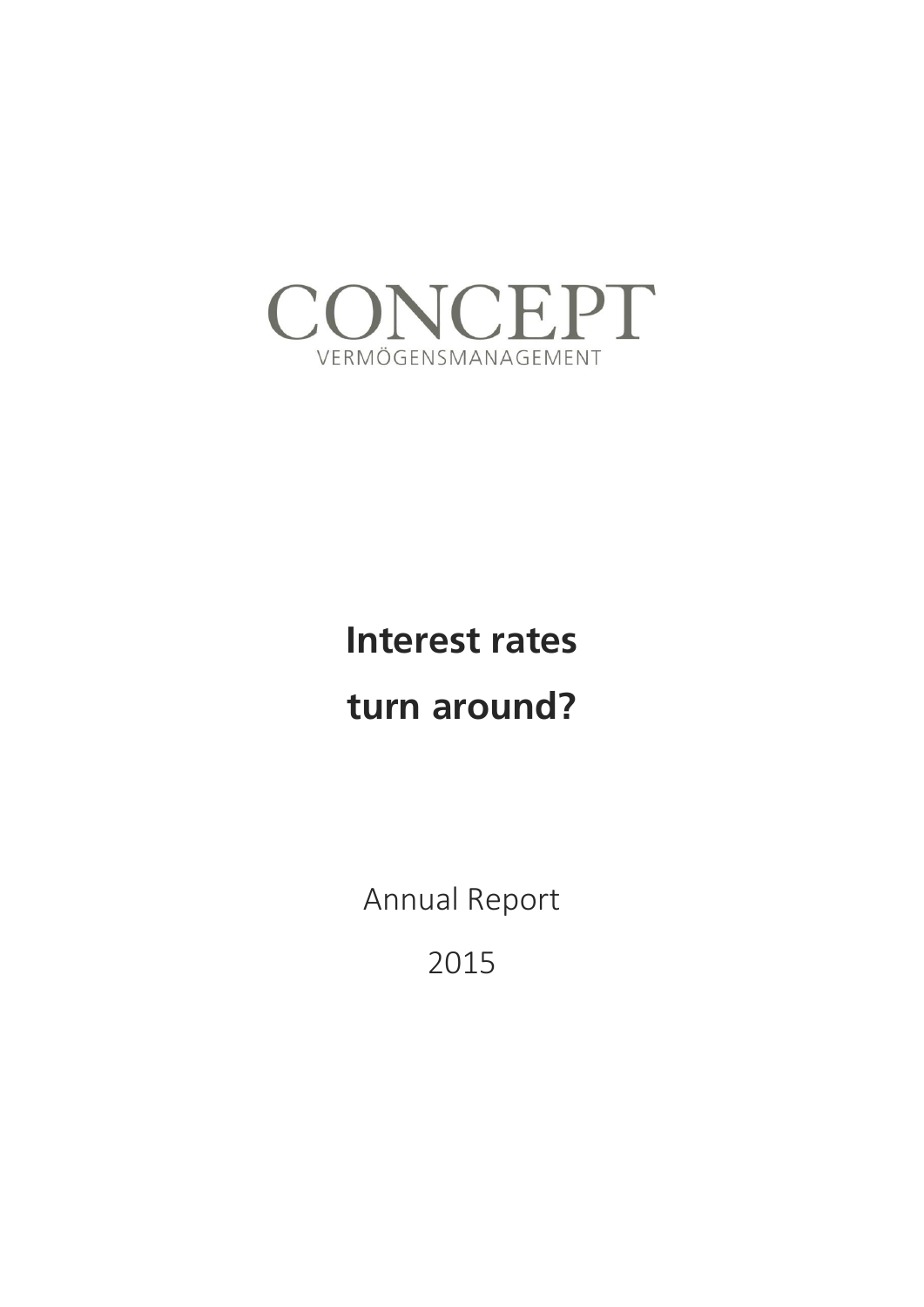### INTEREST RATES TURN AROUND?

*16.12.2008, New York - Following dramatic falls in US interest rates during the financial crisis, the US central bank lowers its key interest rate for one last time, namely to a range between 0.00% and 0.25%.* – This took place exactly seven years prior to rates now being raised again for the first time on 16.12.2015. Even though we cannot or should not now expect seven years of plenty to follow the seven previous extremely lean ones, it is clear that this marks a change meriting closer inspection.

*Remain overweight in equities but be prepared for high fluctuations.*

*The growth engine is misfiring, whilst the debt crisis remains.*

Based on our experience, for the time being the "turning point" in interest rates remains primarily symbolic in nature. However, of one thing we are sure: this minimal pressure drop in the centre of the pecuniary climate system will bring about a change in the weather. The new directional impetus of the most important central bank in the world will probably have little impact on the real economy, but it will impact market expectations, a factor which is ultimately decisive for capital markets.

In the last two reports we already pointed to the high level reached by price quotations, both in equity and fixed income markets, and had begun verbally - to take our foot off the pedal. This year we once again expect equities to make the biggest contribution to performance, but at the same time also expect an increase in already elevated levels of volatility. For this reason active portfolio management, combined with the courage to intermittently hold cash, will be crucial to the success of investment in 2016.

The year 2015 started out with premature high hopes, which many would have cashed in on. The IMF expected an increase in global gross domestic product of just under 4%; in the event it was only 3%. World trade, too, grew by just 2.5% rather than the expected 4%. The US is facing headwind from the strong dollar. Exports are declining and cannot currently be offset by domestic demand, which remains subdued. Last year both revenues and, to a lesser extent, US corporate earnings were lower than prior year figures. In the euro-zone, economic activity accelerated somewhat more rapidly than had been forecast and the recovery appears broader.

China remains dominated by a slowdown in growth. In 2015 gross domestic product grew by just under 7%, and is estimated at 6% for 2016. Even on a diminished basis, however, China remains the fastest-growing region. In contrast, the outcome of the Japanese experiment remains uncertain. The government is borrowing at a growing pace, while the Japanese central bank is buying up debt. Nonetheless, growth remains lacking. Despite an 8-year low of the yen against the dollar, exports are not increasing. Although the depreciation of the yen has been favourable for company profits, which have doubled since 2012, investment has stagnated.

The international debt crisis is also ever present: since 2010 debt has risen in all major industrial nations, with the exception of Iceland and Germany. In some cases this is a stated policy objective, for example in Japan, China and  $-$  albeit on the quiet  $-$  in the European periphery. As the OECD laments, appetite for reform, if such a thing even exists, has long since waned. The low interest rates encouraged government policy-makers to shower the general public with gifts, something for which Germany, too,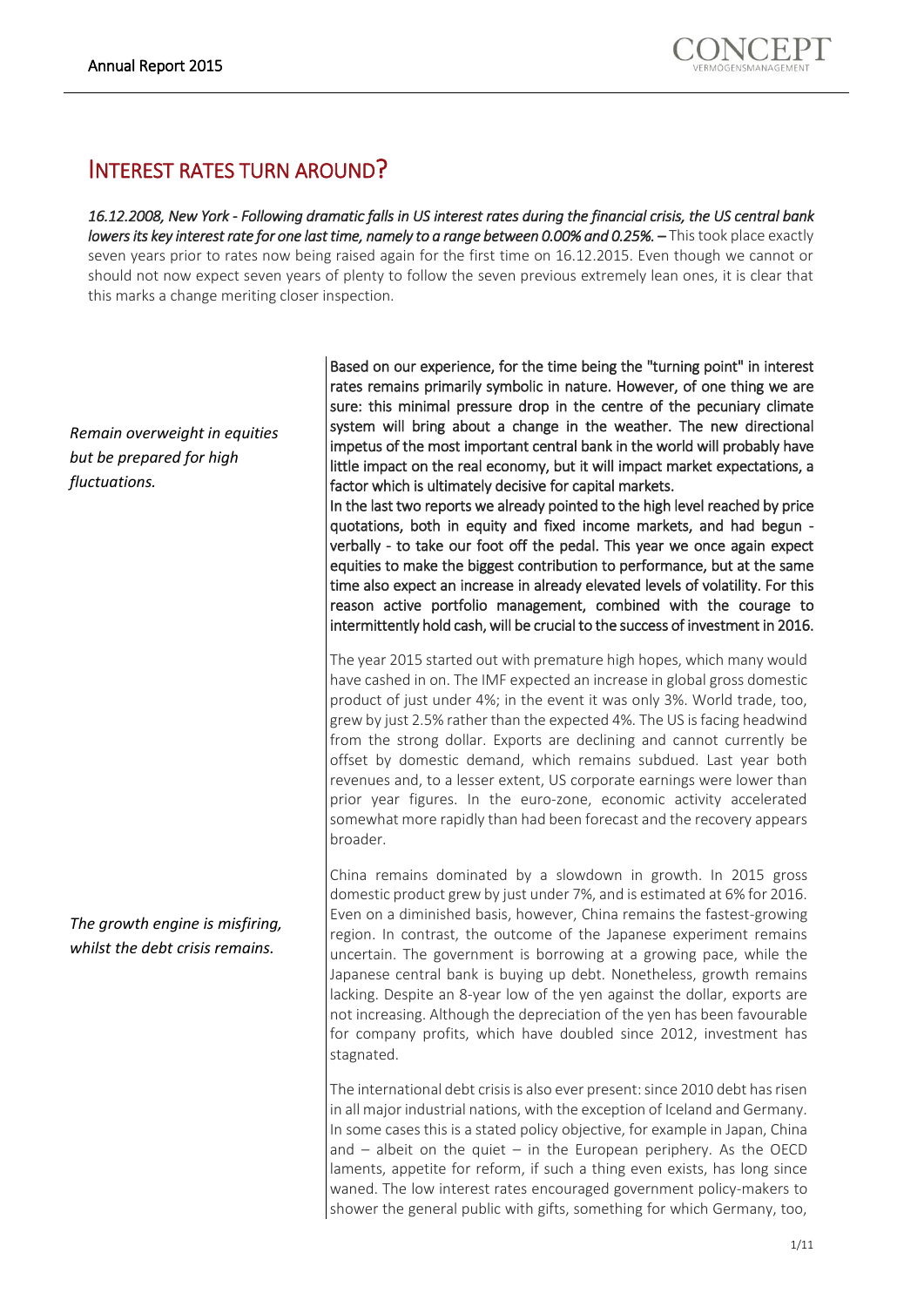

has faced criticism (for example, lowering the retirement age to 63). Whereas the private sector in most countries has to a greater or lesser degree reduced debt levels, governments seem to be holding on to the illusion that this is sustainable, appearing not to realise that if interest rates rise, debt servicing could rapidly become a heavy burden.

#### IWF – economic forecast



*Figure 1 Source: IMF*

*The muddled communications from central banks could undermine confidence in their ability to take action.*

### FORWARD GUIDANCE?

The loss of central banks' sovereignty that could be seen in the year just ended was remarkable. First of all, China's government and central bank, driven by fears of an economic slowdown, conducted a few (monetary) policy experiments, which included the direct purchase of equities via state funds and a ban on sales for institutional investors. In a surprising step, in July the government intervened to devalue the currency, for years praised for its stability, by around 10%. It was not only the nerves of the Chinese population, forced to speculate, that were stretched to the limit by this. The Fed governors under Janet Yellen also proved to be so unsettled by the potential impact on the global economy, that to the surprise of the market they temporarily abandoned their first interest rate increase since the financial crisis, an increase that had been months in preparation. Meanwhile, Mario Draghi, head of the European Central Bank (ECB), never tired of assuring the market that his extremely loose monetary policy would be further expanded, and once again announced that all available means would be used to meet his inflation target. On the day of the December announcement, however, practically none of the expectations raised were actually met. Forward Guidance, which at one time represented promised, foreseeable central bank policy, would now appear to look somewhat different. The muddled communications of the large central banks undoubtedly caused confidence in their outlook and actions to be eroded, which in turn does not constitute a good omen for global financial markets. It is already apparent that whilst markets always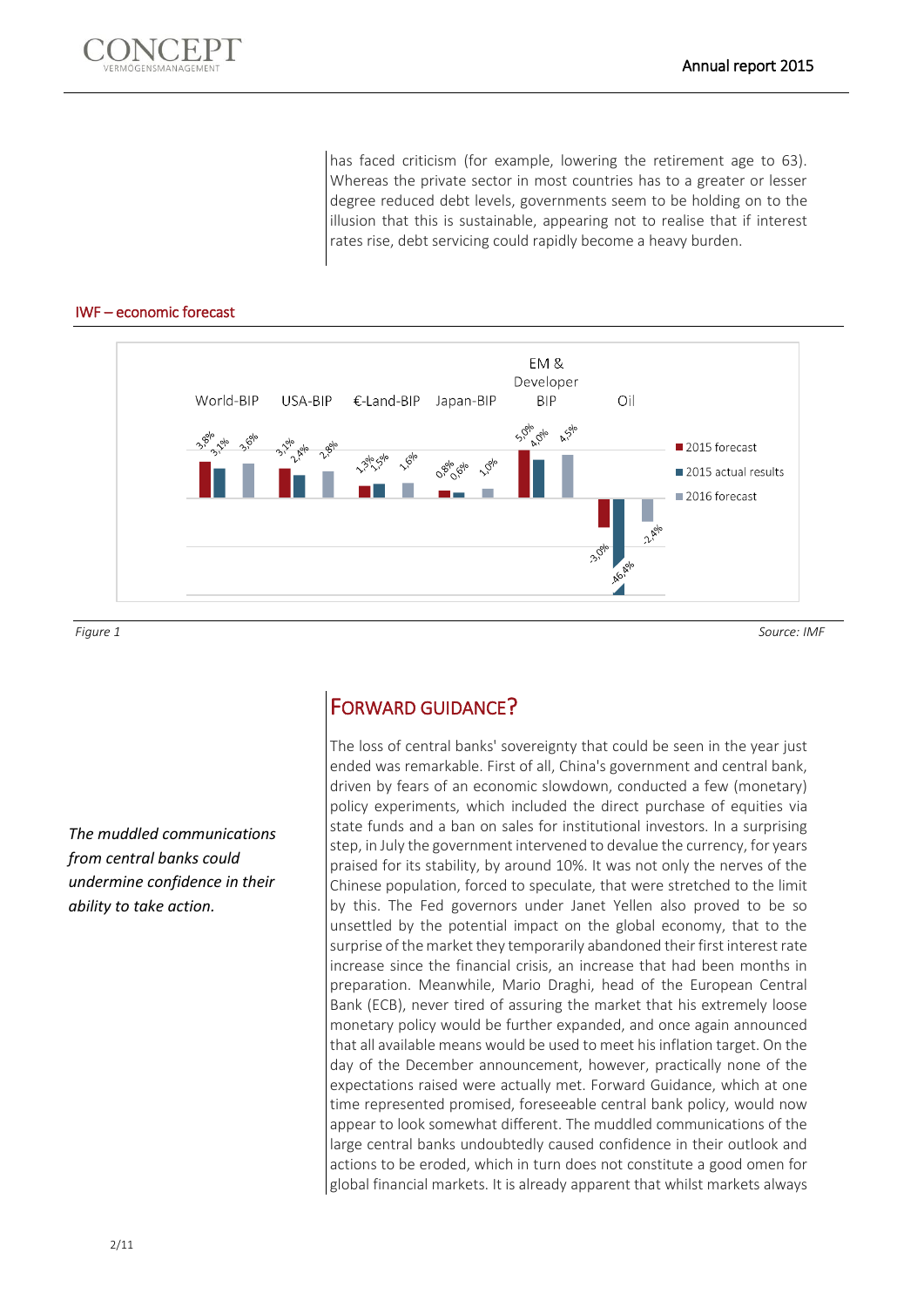*Real risk of long-term slowdown* 

*in growth.*



get back to normal eventually, it takes a little longer each time for the shock of the surprise to abate.

The central banks are stuck in the familiar dilemma of scarcely being able to get anything right. On sober reflection, a feeling persists that although they prevented the worst from happening in the financial crisis, beyond that no economic stimuli were created. In the US and UK, the recovery period from the end of the crisis up until the return to the former level of economic output was more than twice as long as it had been following previous crises. On an inflation-adjusted basis, the pre-crisis level still has yet to be reached in Euroland, and also in Germany.

#### DANGER OF SECULAR STAGNATION

It does not necessarily follow that in a time of falling interest rates, the propensity for investment and consumer spending or propensity for indebtedness automatically rises. Rather, the depressed compound interest means that more capital must be created for retirement provision. The unavoidable debt reduction in the private sector, indirectly triggered by the stricter bank reporting guidelines, has a similar impact. Both of the aforementioned phenomena lead to an increased withdrawal of the capital that would normally be available for consumption; the lower propensity to consume causes lower investment and - ceteris paribus inflation approaching zero, which in turn impedes the propensity to consume. All of this constitutes an ideal breeding ground for so-called secular stagnation, a phase of long-term inactivity. At the same time, this encourages the accumulation of capital in the financial sector, investors



#### Following in the tracks of Japan? - A worldwide gradual slowdown in growth

*Figure 2 Source: Federal Reserve Economic Data*

take more risk, and financial markets continue to balloon. After a certain point, monetary policy does not have sufficient force to counteract this. On the contrary, every measure falls flat or makes the symptoms worse: continuing a policy of monetary easing is tantamount to pouring petrol on the flames. On the other hand, withdrawal - that is to say a return to

3/11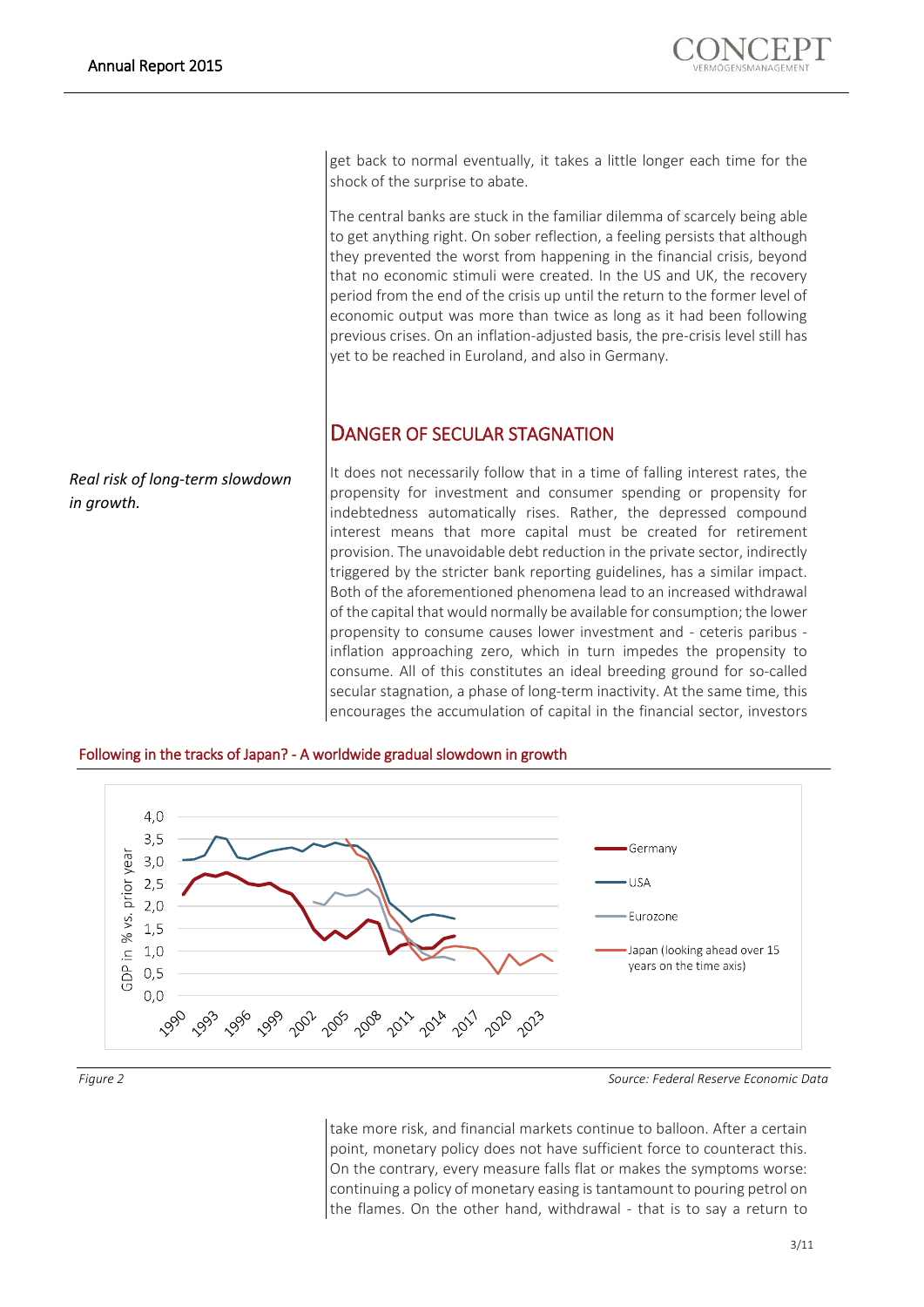*The Fed's interest rate increase was logical; there was no* 

*alternative.*

*The turning point in interest rates was overdue. The transition to genuinely rising interest rates will be undertaken with extreme caution.*

normal monetary policy - carries an acute risk of stalling an already structurally fragile economy.

It is our assumption that policy-makers are aware that withdrawal is the only possible response. A policy of "more of the same" would eventually lead to the collapse of the global financial system. We therefore consider the first interest rate increase by the US central bank in seven years to be logical and also, to a certain extent, consider that there is no alternative. With this mini turn-around in interest rates, the Fed is promoting confidence, signalling its awareness of the dilemma posed by cheap funding and taking responsibility for the security of the financial system. Their action also bears some fully altruistic traits, since a greater divergence in interest rates could allow the dollar to appreciate further against the euro and the yen, exacerbating today's already quantifiable damage to the domestic economy. Pessimistic observers consider the "turnaround" in interest rates to be premature, and are concerned that the central bank may quickly be forced to reverse it. We are more optimistic, since the Fed after all is merely adhering to the strategy it already started in December 2013 of gradually introducing economic agents to a normalisation in interest rate policy. The dollar has since risen by 20% against the euro, with the US economy performing sufficiently well to absorb this.

#### THE INTEREST RATE PARADIGM IS CHANGING

However, the fixed point of "long-term" low interest rates, which has always been a support to stock markets navigating uncharted waters, is wavering. It is quite uncertain how stable the structure of global finance would really be, should the flow of money abate, removing the buoyancy provided by liquidity. Cheap borrowing has increased the market's risk tolerance and enabled financial models that would not have been viable in a time of higher interest rates. Last but not least, as a result of the low interest rates the level of global acquisition activity has peaked and US companies have allowed record amounts to be spent on buy-backs of their own shares instead of investing in plant, machinery, research and development.

Of course, it is particularly difficult to accurately interpret the impact of a paradigm shift. Even the question of whether this is already taking place cannot be answered unequivocally today: whilst interest rates are gradually being raised in the US, the Japanese and European central banks are pumping USD 120 billion into the market every month, keeping money cheap. On the other hand, for the last year the Chinese central bank has been reducing its currency reserves at an increasing pace, thereby supporting its own currency but at the same time absorbing liquidity from the international market. In aggregate, could this potentially amount to a zero-sum effect?

What impact a turnaround in interest rates has on capital markets tends to be affected by two questions. Firstly, were market participants taken by surprise? Secondly, will this first step be followed by further action in the near future? Certainly, seldom has an interest rate rise been more justified than last year's increase. It had thus been anticipated and took no-one by surprise. On the contrary, on the basis of the widely-recognised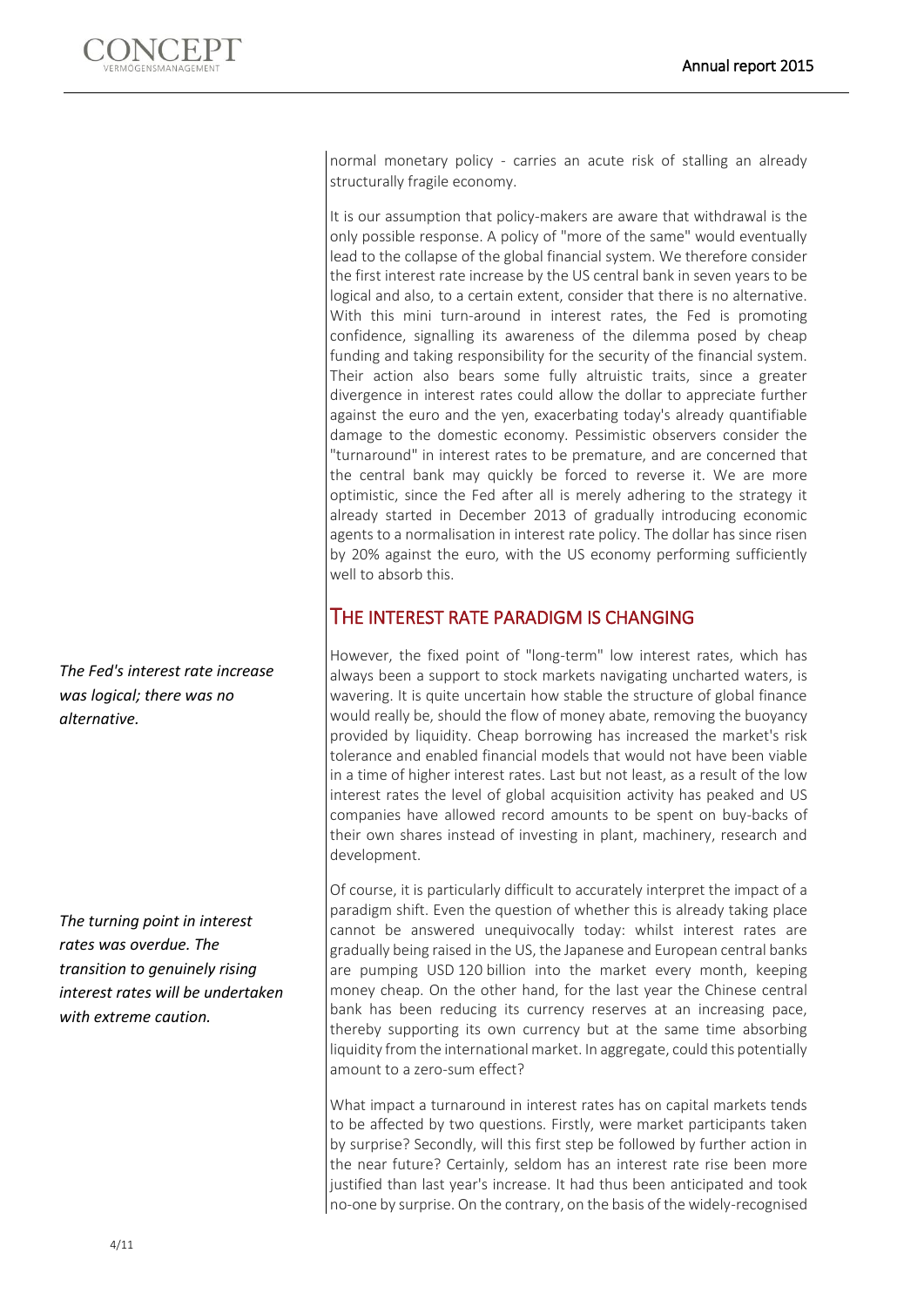formula developed by US economist John B. Taylor at the start of the 1990s, the increase would have been opportune as early as 2012/2013, which would have implied a current interest rate level of over 2%. In order to be absolutely certain of the economic upturn, however, the central bank waited until the lagging indicator of employment figures signalled full employment. Market participants had thus anticipated an imminent interest rate increase well before its implementation.

Some suspect that behind the Fed and ECB's theatrics in December lies an internationally agreed central bank policy, whereby in order to end the zero-interest policy, seen to be harmful in the long term, it is the economically strongest party who makes the first move. The measure is accompanied by non-action on the part of other central banks, so as to avoid them taking conflicting actions that could weaken the economic position of the central bank making the first move (for example, through exchange rates). Viewed in this way, the fact that ECB President Draghi supposedly disappointed hopes of an interest rate rise appears in a different light, and works in harmony with Fed policy. This potentially suggests that the transition to genuinely rising interest rates will be undertaken with extreme caution and over a wide timespan. In particular in view of the high level of public debt and the associated interest costs, we expect it to be some time before the next interest rate change. So borrowing once again has a cost, but it will remain extremely low for some time.

#### FUNDAMENTAL DATA MUST DELIVER

For stock markets, however, this perspective signifies a departure from their collective experience in recent years, whereby bad news for the economy always concurrently signified good news for stock markets, because it justified the expectation of a continued inflow of cheap funding. The US central bank needs to regain credibility and will clarify this misconception at the first opportunity. The markets will increasingly (need to) return to a focus on companies' fundamental data, while other influences that distort pricing will diminish in importance.

Greater importance is being placed on earnings that are expected to be sustainable and their likelihood of occurrence, whilst capital costs are once again a focus due to normalising interest rate levels. If US companies want to generate rising earnings in spite of declining margins, there is a need for further impetus from the real economy, which might reverse the week revenue trend of recent years. There are tentative signs to support this: the substantially improved situation in the labour market and an increase in (private) lending should lead to a boost in domestic demand. This is known to be of crucial economic significance in the US.

While the US economy has already turned a corner, Europe's recovery is still only moving at half speed. One reason for the reduced momentum lies with the lack of clear commitment to reform on the part of many countries, something we have already frequently bemoaned. It is thus all the better that countries such as Ireland and Spain, who took the necessary structural reforms seriously, are standing right at the top of the podium. Meanwhile, France, Italy and yes, even Germany, are developing little strength. Yet it would be hard to imagine more of a boost than

*Europe is still developing little momentum despite favourable operating conditions*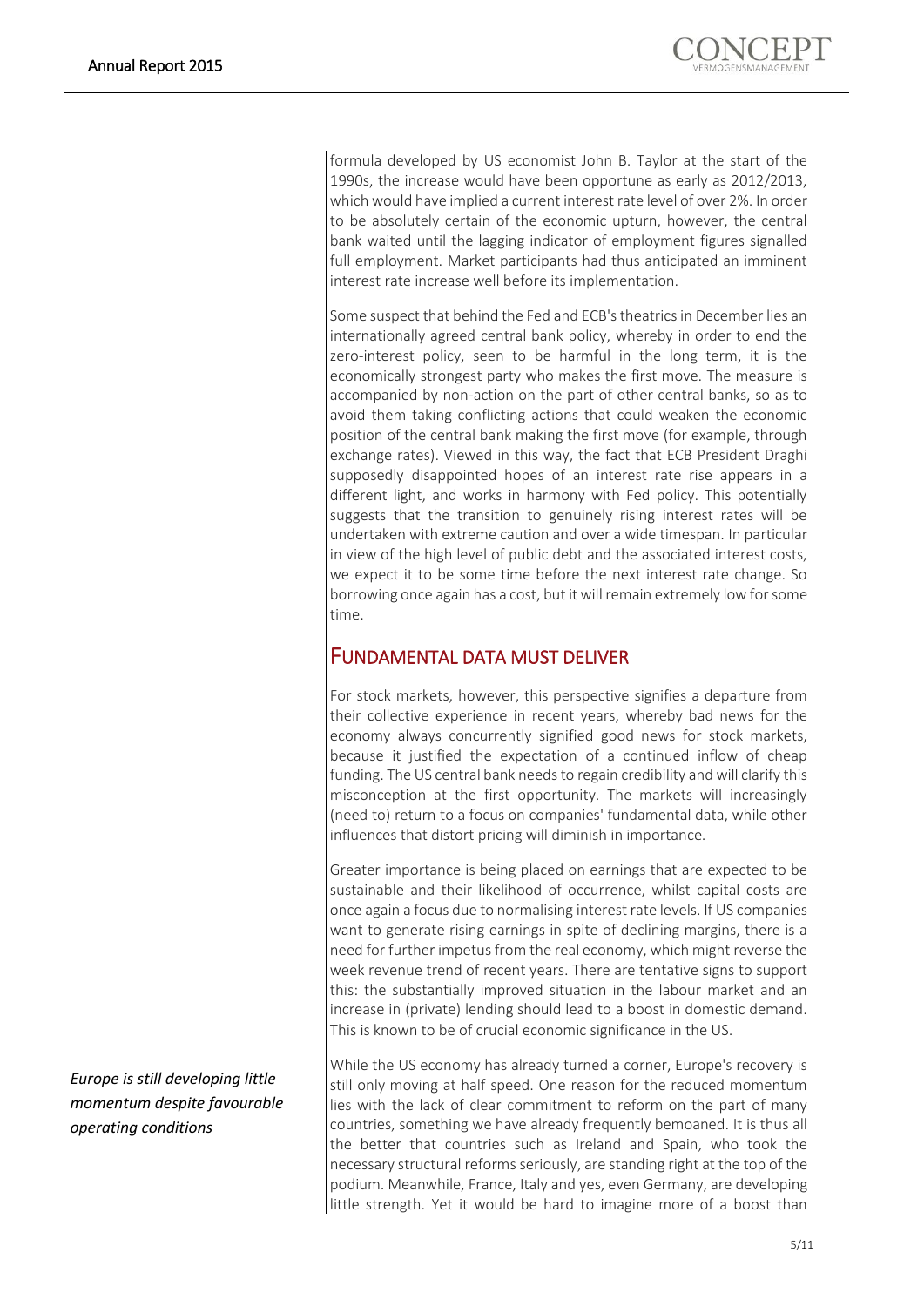

historically low interest rates, low energy and commodity prices and a favourable exchange rate. Given the tailwind provided by these factors, last year's euro-zone growth of 1.6% looks exceedingly poor. This justifies concerns over what would happen if any one of the components mentioned were to lose its impact. In any case, it is positive to note that the recovery has broadened and now includes almost all countries in Europe. Lending has also revived significantly, whilst sentiment indicators are returning to positive terrain. In Euroland, in particular, interest rates will remain - and must remain - low for some time. All in all, we continue to expect that the impetus from reviving domestic demand, favourable financing and trading conditions and cautiously improving structural policies will continue to be felt in 2016.

#### Eurozone : The recovery is gaining in latitude





*Japan remains an experiment in economic policy.*

#### *Commodity prices should bottom out.*

In our view, Japan remains an experiment in economic policy, which as yet has been unable to free itself from the gravitational pull of secular stagnation and as such remains a cautionary example for other industrialised nations. It clearly demonstrates the extent to which a country is affected by an ageing population. In order to counteract this demographic factor, Japan should take in 700,000 immigrants a year and integrate them into its labour market; in fact just 15,000 are currently accepted. For the last 22 years Japan has generated greater expenditure than revenues, because the budget is groaning under the burden of growing pension costs. Since the financial crisis, the budget deficit has averaged 8%. As long as the central bank continues to buy public debt and the weak yen benefits companies, the stock market has little to fear. However, whether these stimuli will be sufficient to genuinely accelerate economic growth remains doubtful. This strategy is, in any event, unlikely to win a sustainability award.

In the coming year, the evolution of raw material prices will be of even greater importance to the global economy than interest rates. The subdued global demand for capital goods and sluggish growth in raw material consumption in China will continue to be factors that limit prices. Additional pressure will be placed on energy prices due to attempts by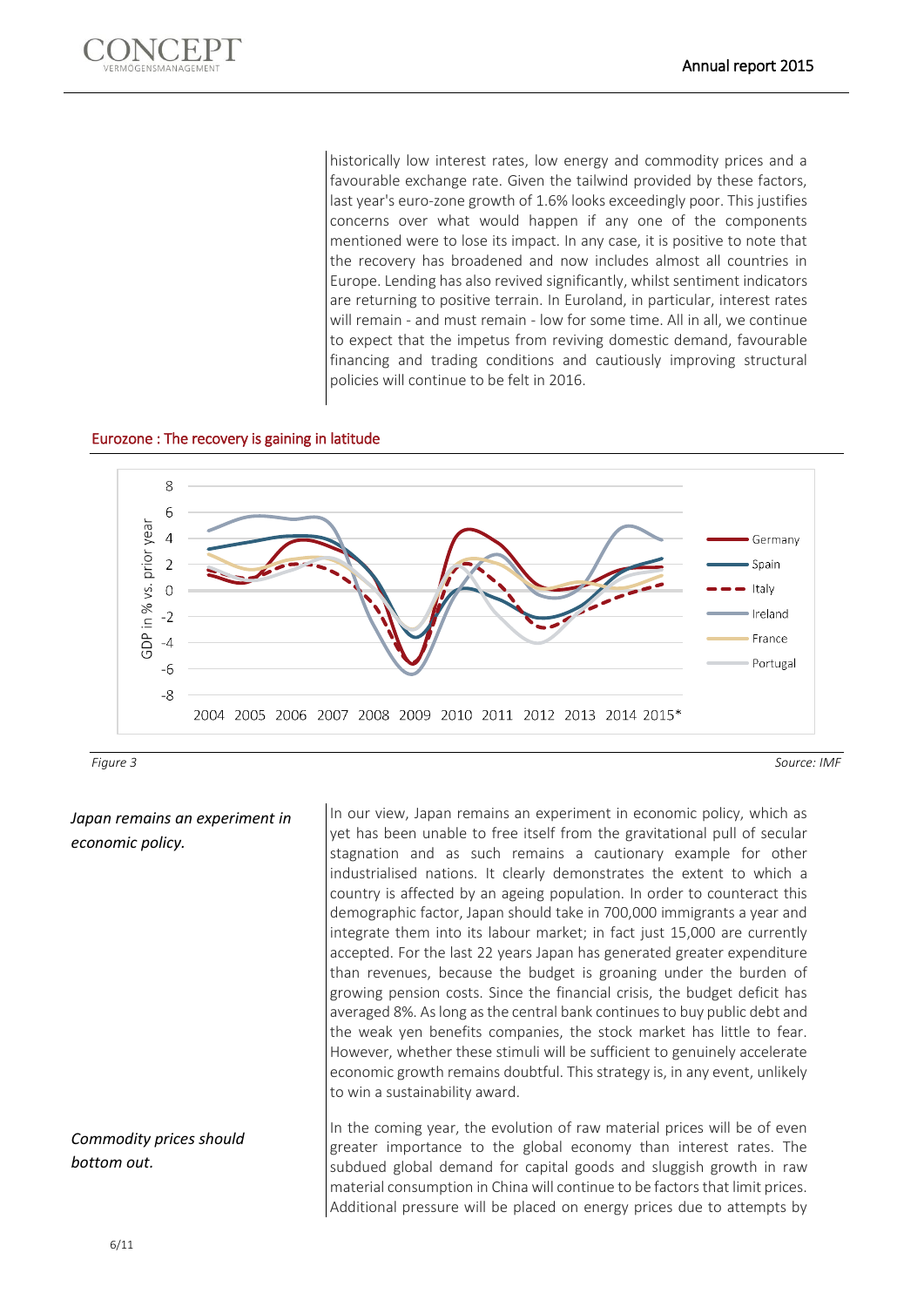*Mature markets imply risks ...*

*Share buybacks and M&A transactions are becoming less attractive.*

*A residual risk that interest rates rise more rapidly than anticipated.*

OPEC nations to prevent new technologies, such as fracking and the exploitation of oil shale, from becoming viable. However, experience has shown that these factors will have shorter-term effects. Over the longer term, however, the close coupling of commodity prices with the US dollar needs to be monitored, since they are predominantly traded in this currency. A stronger dollar therefore generally puts pressure on raw material prices, whereas a weaker dollar provides some leeway for price increases. In our opinion, the evolution of the dollar will continue to exert the greatest influence on raw material prices, and we anticipate that the downward trend has now bottomed out.

#### OPPORTUNITIES ON ONE HAND, RISKS ON THE OTHER

The upturn following the financial crisis is now entering its eighth year and has reached a certain level of maturity. This naturally means that the risk of recessionary trends is also rising. For this reason, the risks impacting the markets merit more in-depth discussion. If in the process of doing so we frequently focus on the US, this reflects the fact that the gravitational force of US capital markets, by far the largest in the world, continue to make it the reference point for global markets.

- As it reaches the late phase of the cycle, the US has recently already seen signs of a slowdown in both revenues and earnings. The equity market is significantly above its pre-crisis high and has probably already anticipated the expectation of a continued upturn. It was unable to record further gains in the year just ended, and in fact was only able to maintain its level thanks to the might of powerhouses such as Amazon and Google as well as through company share buyback programmes. Taking into account buy-backs of own shares and dividend payments, US companies are currently spending 25% more than they are earning annually. Half of companies are financing this through cheap borrowing. This model would not be sustainable if the cost of capital were to rise. - On the other hand, this alone would not yet necessarily lead to a market correction. As a percentage, this difference was considerably greater between 1995 and 2002 and lasted for seven years, although interest rates doubled during this period.
- In Europe, economic recovery, if it can be referred to as such, is only just under way. As a result European stock markets currently offer comparatively attractive valuation ratios. However, the question is how much potential can be tapped in the event that the upturn in the US comes to a standstill and at the same time earning expectations must be significantly reduced. - On the other hand, the analyst community has already revised their earnings forecasts in light of this. Across all industrialised nations, the most recent downwards revisions for 2016 averaged -4%. The forecast of nonetheless achievable growth in company earnings of 8% thus already takes into account this downward adjustment.
- On the one hand, the assumption "Interest rates will remain low for some time" could prove retrospectively to be wishful thinking. If consumer spending in the US were to rise due to a greater level of employment, but in addition, salary costs were also to substantially

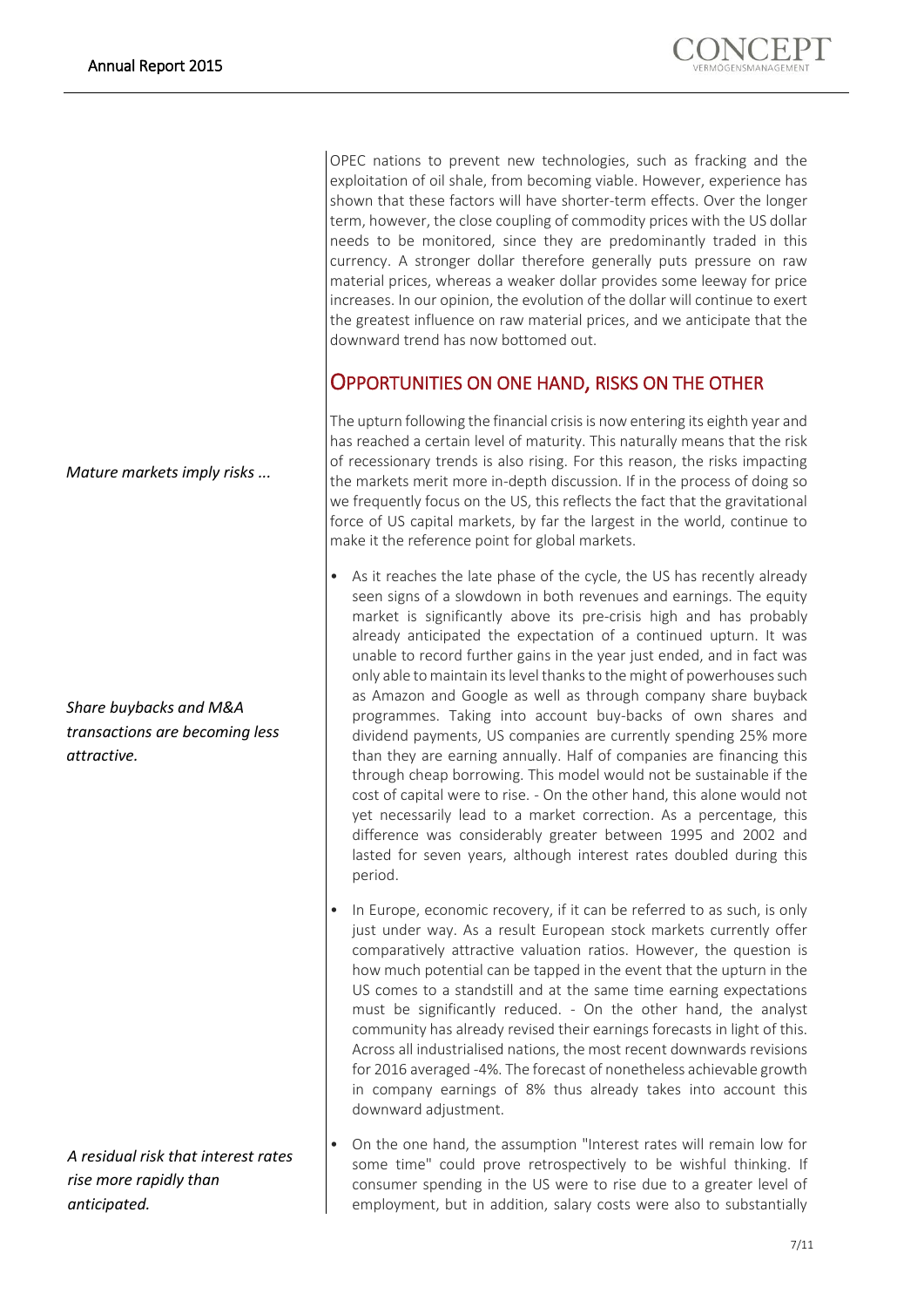

increase as a result of full employment, this could - contrary to expectations - trigger inflationary pressure and cause the central bank to raise interest rates more rapidly and sharply after all. This would put the asset class of equities at a disadvantage, due to rising opportunity costs. - On the other hand, in this scenario there would probably need to be a downward revision to economic forecasts, and also to revenues and lastly earnings. In fact, improved economic expectations during the last two periods in which downward trends in interest rates came to an end (1994 and 2004) did not lead to equity market





*Figure 4 Source: CONCEPT Research*

corrections at all. On the contrary, on average stock markets continued as they were for around another year.

- Naturally, interest rate policy exerts an influence over currencies. Given the expectation of further increases in US interest rates, on the one hand a continued upward trend in US dollars would seem completely logical. If this is the case, it could have an extremely negative effect on both the US (competitiveness, margins) and emerging markets (servicing their US dollar debt, rating downgrades), which would have the potential to trigger a global recession. - On the other hand, it is not necessarily inevitable that dollars will rise as a result of a period of rising US interest rates. In the past when the US central bank was alone in raising interest rates (i.e. 1994 and 2004), the currency had already begun to anticipate it well ahead of time and tended subsequently to weaken. In that case, this could result in a tailwind for the US market and relief for emerging markets.
- Emerging market countries, in particular those in Latin America but also Russia, are treated in many forecasts as doubtful cases, with sightings of 'black swans'. Indeed, many countries are suffering from the dollar-driven increase in servicing costs for US borrowings and from the erosion to revenues resulting from falling commodity prices. - On the other hand, emerging markets today hold substantially greater currency reserves than was the case during the last crisis in the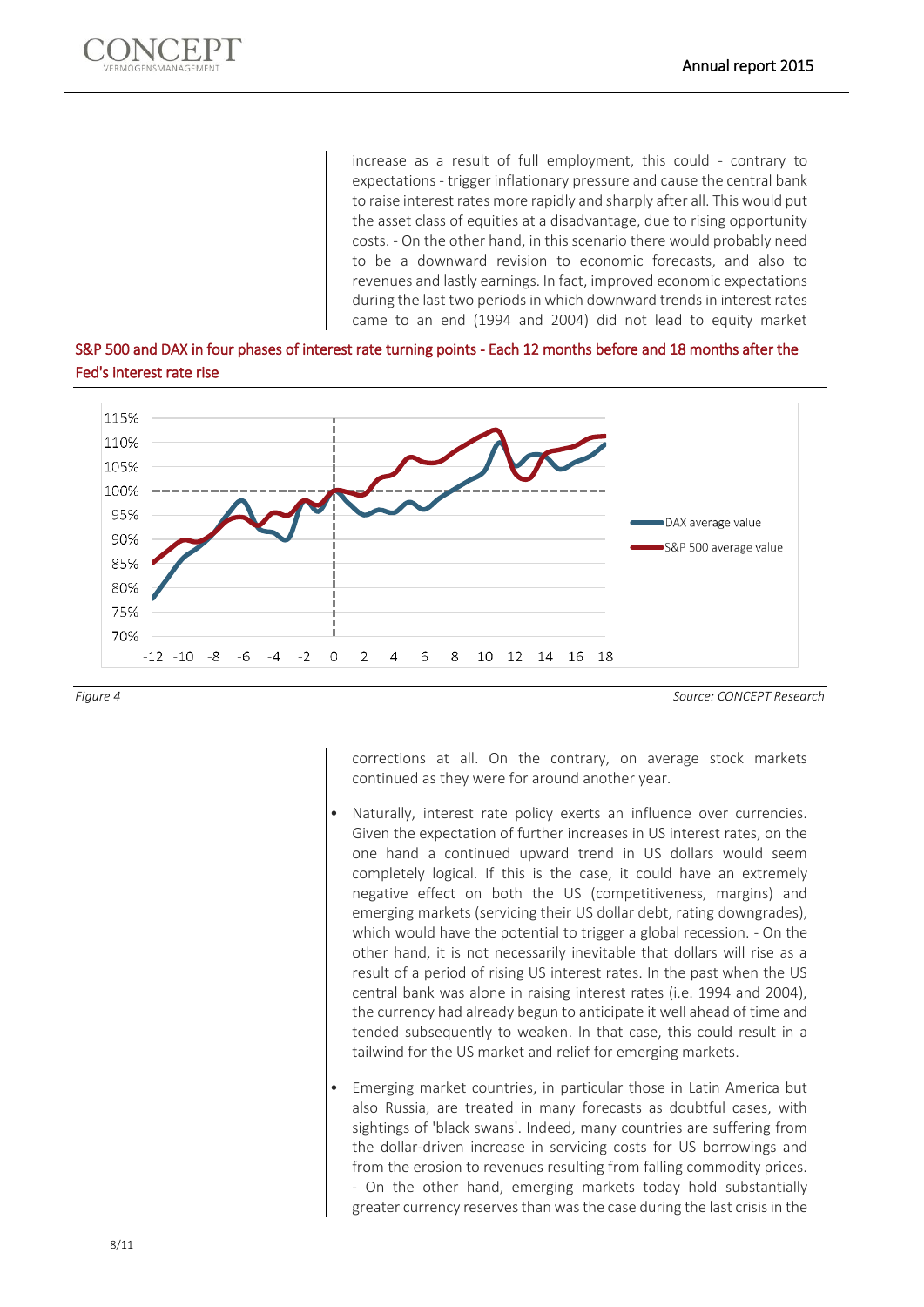*It is not the Chinese economy that is the risk, but the unpredictable nature of Chinese policy.*

*Europe's structural problems constitute both a risk and an opportunity.*

*Never has debt been as high nor interest rates as low as they are today.*

late 1990s. This opens up further possible courses of action to alleviate payment difficulties and maintain credit ratings. In addition, lower exchange rates imply better export prospects. In this respect, many observers' assessments of emerging market countries may prove with hindsight to be excessively pessimistic.

- Currently China, the region with the greatest economic momentum, is causing concern. The shift from one-sided export-oriented economic activity to a more domestic focus and the dismantling of capitalintensive industries in favour of service-based sectors is weakening demand for capital goods. The growth of private sector domestic demand will be unable to offset this, especially as the working population is shrinking. As a result, growth is expected to be towards 6% or potentially less. However, all of this would already have been anticipated and as such would not come as a surprise. What cannot be predicted is the government's and central bank's attempts at state control, which increasingly cast doubt on the effectiveness of a policy of centrally governing the large country. The attempt to prevent the yuan from further devaluing had the knock-on effect of causing foreign currency reserves to shrink. For markets, the question is how long China will bear the cost involved in supporting its currency. Allowing the currency to float completely freely would be an alarming option, which in the short-term could cause further market shocks. - On the other hand, even on a diminished basis China remains the fastest growing region. Economic output is growing annually by some USD 1 trillion. This is more than generated by Denmark and Switzerland put together. China will remain a market with strong demand potential, including for Western products and services, and will open up as a market economy.
- Europe continues to face the problem of unresolved issues in relation to the debt crisis. Where this view is generally accepted and is thus being addressed, the electorate is responding by voting out reformers. Spain now faces a complicated scenario in the formation of a new government. Extremist parties are gaining significant ground in France. The whole of Greece seems to have turned into a protest party and in the case of England, the possibility of an exit from the European Union has become a very real risk. - On the other hand, an improving economic situation opens up more scope for the eventually imperative implementation of reforms and consolidation. Visible successes such as those in Portugal and Ireland may increase the willingness for reform. This is particularly true against the backdrop of the additional challenge posed for Europe by the integration of millions of refugees.
- Furthermore, the contradiction between an unstable global financial system without room for manoeuvre and the nevertheless increased risk tolerance of the market requires urgent resolution. Debt has never been as high nor interest rates as low as they are today. - Nevertheless, capital markets, as if driven by a flywheel, may be able to "withstand" such gaps for longer than we suppose. After all, if every discrepancy were immediately priced correctly by the market, none would exist; consequently there would be no risks, but also no opportunities.
- Added to these are existential risks, which make it difficult to imagine possible alternative scenarios. These are primarily widespread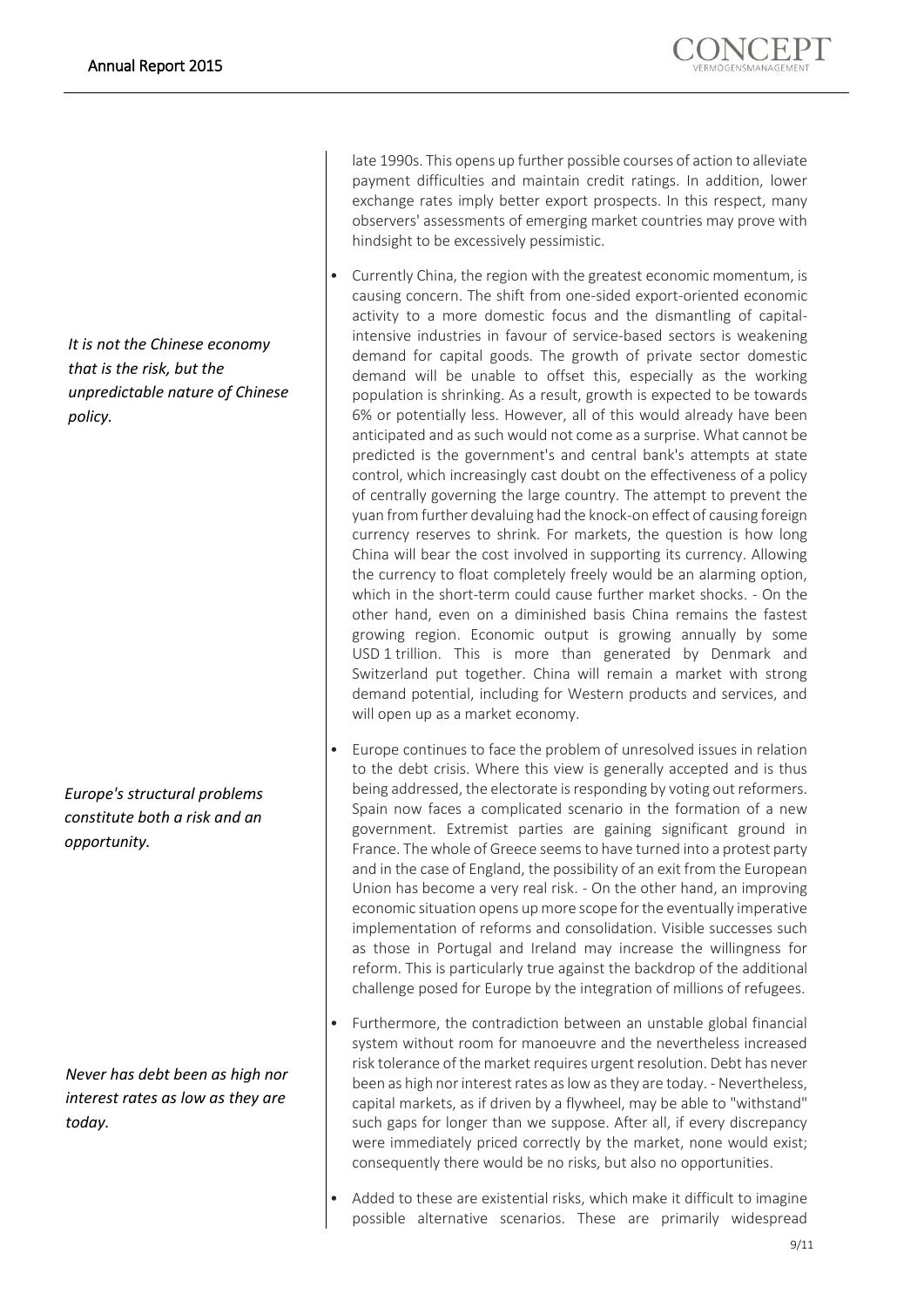

*The markets are aware of the risks; there is no trace of euphoria.*

*The greatest contribution to returns is once again expected to come from equities. Fluctuations over the course of the year should offer buying opportunities.*

geopolitical tensions: the continued crisis in Ukraine, the unresolved conflict between Israel and Palestine, or recent sabre-rattling in Syrian/Turkish airspace. Above all else there is the seemingly irreconcilable tangle of interwoven interests in connection with the radicalisation of Islamic ethnic groups in Asia and Africa. This arguably poses the greatest challenge to the international community; overcoming it will require new ways of thinking that are still considered taboo. The potential for worldwide conflict is ever increasing, with its "side effect" being acts of terror targeted at just about anyone. To date, past experience - namely the terror attacks in New York in 2001, Madrid in 2004, London in 2005 and most recently in Paris - has shown that even these horrific events triggered only short-term shocks in each case, but did not influence fundamental economic trends. It is impossible to predict how the behaviour of economic agents would change if the number and frequency of attacks were to increase.

#### **RECOMMENDATION**

The future of capital markets cannot be predicted with certainty. What we can do is evaluate likely developments based on comprehensive analysis, compare our estimates with the expectations of other market participants, and provide a suitable recommendation, then implement this recommended action in a disciplined manner, that retains the flexibility to react to changes. Overall, risks have risen which does not make it easy to formulate our forecasts. We can see, however, that other market participants are also identifying and managing these risks. There are no signs of euphoria and dangers being ignored; significant concerns over more serious setbacks remain. It is only possible for participants to immunise themselves against these risks if they give up the opportunity to make a return, which is not an appropriate option for long-term asset management.

Given the estimates presented here, we consider it highly probable that investing in equities will continue to make the greatest contribution to returns in 2016. As a result of the surrounding risks, however, the level of equity market volatility may be so extreme that investors prefer not to fully participate in the ups and downs of share prices. Although holding cash promises little return, it may nonetheless appear preferable not to experience potential market price corrections invested in full. For this reason we recommend that cash also be used as an important strategic resource.

We anticipate buying opportunities to be on offer throughout the course of the year and from a regional perspective, we continue to consider the catch-up potential of the euro zone attractive. As far as the US is concerned, however, we would advise a reduction, since the economic and earnings cycle already appears well advanced. Provided that energy and raw material prices bottom out, which we expect to be the case, we consider investment in them to be attractive, due to strongly discounted prices. Emerging market countries are generally being avoided at the moment, and are therefore attractively priced. There is thus an opportunity for the much greater risk to be adequately compensated. With respect to the bond segment, we continue to see good investment